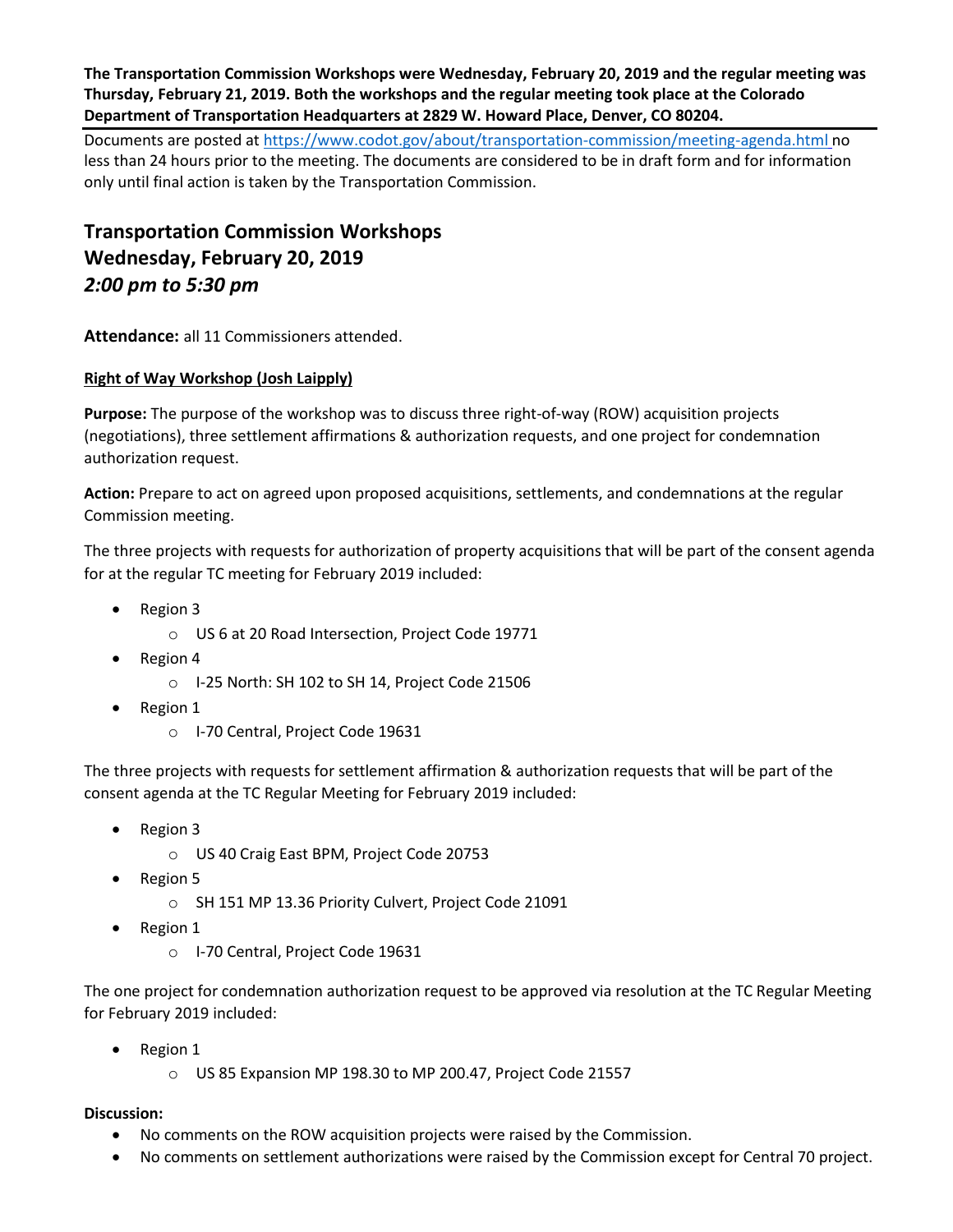- $\circ$  I-70 Central Manna Pro West Property change of parcel AP -89 related to a substantial increase in price of the property. Additional building demolition costs raised the settlement costs.
- $\circ$  Commissioner Zink asked what would happen to the building. The one building will be fully demolished and rebuilt to bring it up to code, and will require rebuilding an unloading zone. CDOT caused the changed conditions to require the new code compliance.
- $\circ$  Funding for the price change will come from the Central 70 ROW budget that is trending well (expenditures are below those anticipated to date).
- $\circ$  BNSF railroad tracks are provided to Manna Pro CDOT needs to rebuild track for this building and the building behind it. The track design is the optimum design considered for this project per Central 70 Project Manager, Keith Stefanik.
- o Settlement costs went from \$27,000 to over \$3.2 million after a deeper investigation took place to identify true costs. Keith Stefanik noted that another option for the railroad was explored, including providing a bridge, that would have been even more costly to CDOT.
- Condemnation for US 85 Expansion MP 198.30 to MP 200.47
	- o Two properties are involved.
		- Starbucks is an owner and CDOT is having problems with corporate getting back to us.
		- Reality Income Corporation is having an issue with getting a renter on their property to sign off. The owner/landlord asked for CDOT to begin a friendly condemnation proceeding.
	- $\circ$  Commissioner Gifford confirmed that there were no representatives from the public present to raise comments on this condemnation authorization request.

## **[Construction](https://www.codot.gov/about/transportation-commission/documents/2018-agendas-and-supporting-documents/december-2018/1-rest-areas.pdf) Contracts and Administration (Josh Laipply)**

**Purpose:** Briefly recap the contracting methods CDOT utilizes for construction. Describe how current CDOT process includes force account work (essentially planned changes), in the categorization of "changes". Discuss current CDOT systems responsible for reporting and tracking changes. Solicit Commission input regarding proposed staff recommendations for near-term and long-term system/process improvements.

**Action:** Approve, modify or reject CDOT staff recommendations.

**Details:** Over the last month CDOT has reviewed procedures and how a change is tracked on a project. This led to identifying some key areas for improvement and change:

- Better define and track changes associated with projects. Separate changes (owner initiated changes, unforeseen conditions, and design errors and omissions) from force account items (e.g. quality incentives, risk mitigation cost adjustments [e.g. fuel], known items with unknown quantities). Track changes by category and provide a structure to report.
- Modify structure of funding for bid items on projects. Some bid items such as construction trailers are not charged directly to projects but rather to a separate construction engineering pool (CE Pool). This leads to a discrepancy when comparing project level data between systems used for construction project administration (Site Manager [AASHTOWare]) and CDOT's financial system of record (SAP). After proposed modifications SAP would accurately reflect project level expenditures.
- Establish more clear and consistent quality control procedures for plan and specification preparation. This could include Contractor reviews prior to advertisement, plan checking sign offs, etc. These steps will help minimize design errors and omissions.
- Review the Dispute Resolution Board (DRB) specification. On CDOT Public-Private Partnership projects (P3s) CDOT staff has made changes to the Dispute Resolution specification based on previous projects and lessons learned. Projects that are not P3s may also benefit from some of these revisions.

The approach to minimizing total project costs are a combination of mitigating risk and achieving the goals associated by selecting the right contract, maintaining an appropriate amount of flexibility for unforeseen issues and design errors and omissions. CDOT staff feels that more detail is needed on our tracking process, consistency in quality reviews, and structural changes to process to ensure that the data is easily available to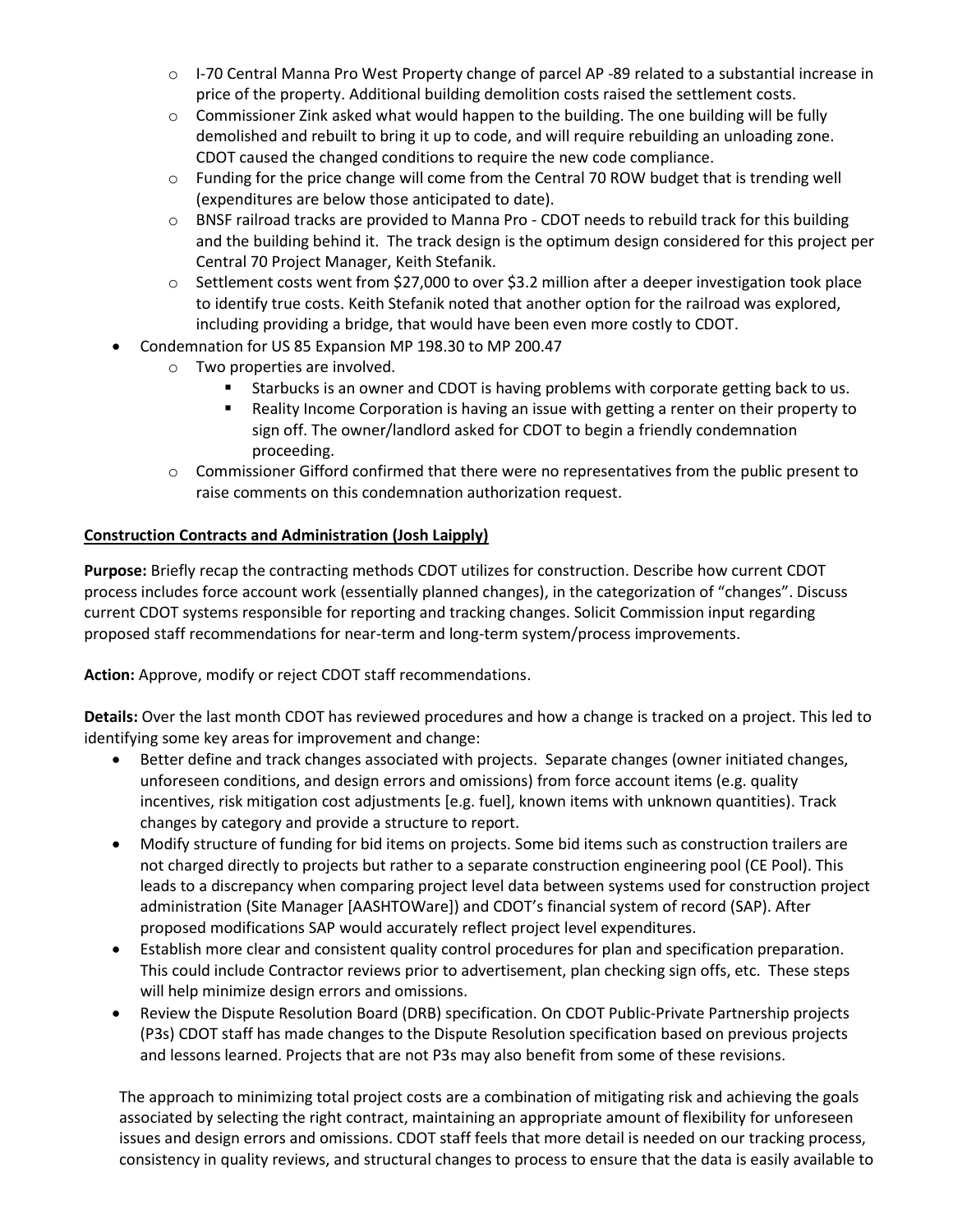ensure the appropriate flexibility is in place. In addition, reviewing potential changes to the dispute resolution specification based on recent P3 experience may be beneficial.

## **Discussion:**

- Josh Laipply, CDOT Chief Engineer, explained that the majority of CDOT projects today are Design-Bid-Build projects.
- Force account elements of projects include incentives for good quality, even though the lowest bid gets higher priority. When low bids are prioritized CDOT tries to incorporate high quality incentives and other project risk mitigation elements. An example of a force account cost would be fuel Cost adjustments.
- CDOT understands the need and desire to minimizing total project costs by not just evaluating short-term costs but also considering longer-term expenses.
- CDOT's construction budgets allow for some flexibility for unforeseen changes in costs.
- Some project elements are based on lump sums and others are unit cost based.
- Commissioner Thiebaut asked about the relationship between forced account elements and change orders, and how some reporting overlaps them.
- Josh noted that staff is proposing a new method of reporting that clarifies which elements of forced account are in change orders.
- Josh also noted that AASHTOWare and SAP, when using both to report project status they are not consistent, especially with third-party contracts it gets confusing. Not all bid Items are tracked in SAP. AASHTOWare is more detailed not all of it is captured in SAP.
- Commissioner Pulido strongly stressed that CDOT needs a project control software.
- Josh concurred with this sentiment. Acquiring this type of software is a next step towards process changes.
- Commissioner Thiebaut raised the issue of the limitations with our dispute resolution process.
- Josh noted that the DRB specifications on Central 70 project is different from US 36. We are intending to work with Regions on a quality control plan and other specifications. We need a more robust tracking system and need to know specifically what change orders are for.
- Commissioner Pulido suggested a need for score cards on projects, just basic information for project tracking, e.g., contingency funding available at high level. Do this for CDOT's four or five big projects.
- Shoshana Lew, CDOT Executive Director, commented that it is a process of record to include full integration of a project management system and streamlining this process will provide the check points we need. Also monitoring project schedule milestones and when they are supposed to happen, we are getting there. We will be moving all projects to project management software.
- RTDs get status reports and are doing this now.
- Josh mentioned that he gets project reports too in Excel now that will be moved to Project Manager software.
- Commissioner Hofmeister asked if we are following state statute of what the TC is supposed to be doing – TC members are not project managers.
- Commissioner Scott commented on his thoughts regarding the TC's role on project management; it is up to the Project Management staff at CDOT to use toolkits available to them, not the TC. TC needs to discuss policy here. Big picture is our (TC) level of need to understand.
- Shoshana Lew noted that avoiding decision points that are unnecessary for TC, we need to make it clear when TC needs to make a decision vs staff providing TC with oversight information.
- Josh noted that staff is in the process of revising business processes, and that he is working with Jeff Sudmeier, CDOT Chief Financial Officer, on this. We will aim to revise DRB specifications based on research of best practices.
- Commissioner Hofmeister noted that the choice of the project management software should not be a TC decision, but potentially an Executive Management Team (EMT) decision.
- Josh explained that staff first needs to identify and define CDOT's business requirements and then have a software expert select the right product for CDOT. Staff can eventually show TC the CDOT business requirements at a high level for their input, in case Commissioners have comments.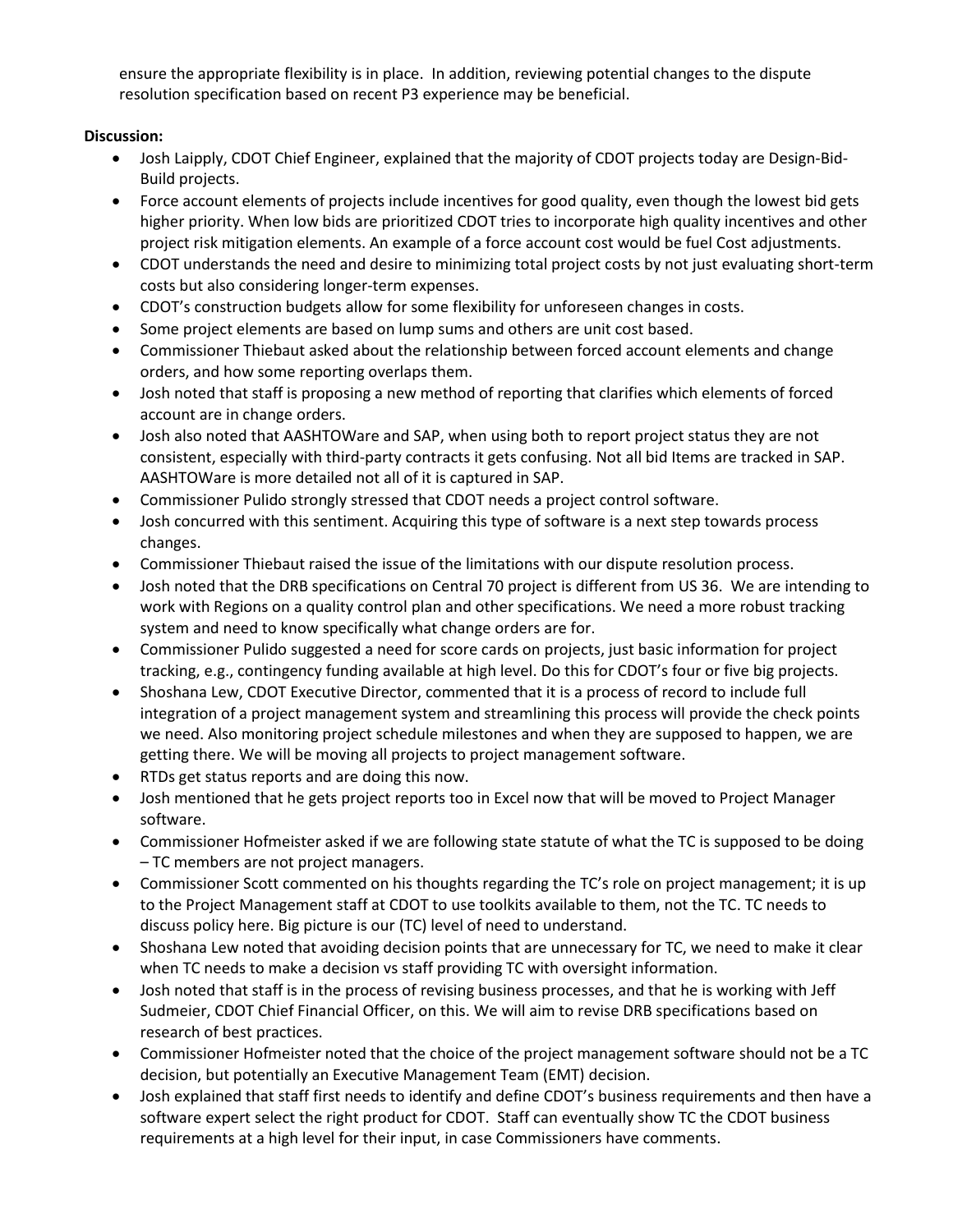Commissioner Gilliland requested that whatever staff decides the software must help answer questions the TC may have on project status. Currently staff can't always quickly pull information requested.

**Workshop – Decision Items: FY 20 Proposed Annual Budget; Modifications to Budget Process and Products (Jeff Sudmeier)**

**Purpose:** The purpose of this workshop was to discuss the FY 2019-20 Final Annual Budget and review proposed changes and additions to budget products and processes.

**Action:** The Division of Accounting and Finance (DAF) requests that the TC review the FY 2019-20 Final Annual Budget and proposed changes to budget products and processes, and provide DAF with guidance and input in preparation for the March 2019 meeting when the FY 2019-20 Final Annual Budget will be presented to the TC for adoption.

The FY 2019-20 Final Annual Budget reflects several changes from the FY 2019-20 Proposed Annual Budget. Changes include:

- FASTER Safety (Line 25): Decreased to \$1.4 million to \$68.5 million as a result of the updated revenue projection
- Department Operations (Line 70): Increased to \$3.7 million to \$27.4 million to accommodate a mandated increase for PERA Direct Distribution (\$3.3 million) and an increase in the cost of the RTD Eco-Pass benefit (\$400,000)
- Administration (Line 74): Increased \$77,000 to \$38.3 million because of mandated increases for Paid Family Leave
- STP-Metro (Line 90): Increased \$613,000 to \$55.4 million as a result the updated revenue projection
- Transportation Commission Program Reserve Fund (Line 122): The remaining \$68,000 of flexible funds were added to Program Reserve

Changes to Budget Products proposed by DAF and subgroup of the EMT:

- *One-Sheet Budget:* As noted previously, the FY 2019-20 One Sheet Budget has been updated to include estimated roll forward amounts as of June 30, 2019. After the end of the fiscal year, the TC will be asked to review roll forward amounts and consider requests to approve the roll forward of funds or reallocation to other programs. The budget will be subsequently amended to reflect final roll forward amounts and decisions. An additional column has been added for budget adjustments and amendments. This is in anticipation of some updates to the budget process, which will include more frequent amendments to the budget during the course of the year to ensure the approved budget reflects the most current information.
- *Budget Allocation Plan:* This plan outlines new elements which will be incorporated into the FY 2019-20 Final Budget Allocation Plan prior to adoption. This includes a series of new budget reports intended to provide a more complete and transparent view of the budget, including additional information on open projects, prior year funds encumbered in projects, and forecasted annual expenditures. Staff plans to review these new reports in greater detail at the March workshop.
- *Monthly/Quarterly Budget Report:* Going forward, the intention is to provide this report on a monthly or quarterly basis. This report is intended to provide the most current information on the budget, including roll forward budget, and any amendments or adjustments since the time of initial adoption. The report also includes information on budget "consumed" year to date (i.e. funds budgeted to projects or expended from cost centers) and on expenditures year to date so the TC has visibility to budget performance throughout the course of the year.

#### **Next Steps**

 In March 2019, DAF will provide the TC with the FY 2019-20 Final Annual Budget, including any changes from the February 2019 TC meeting related to topics discussed between the TC and department staff and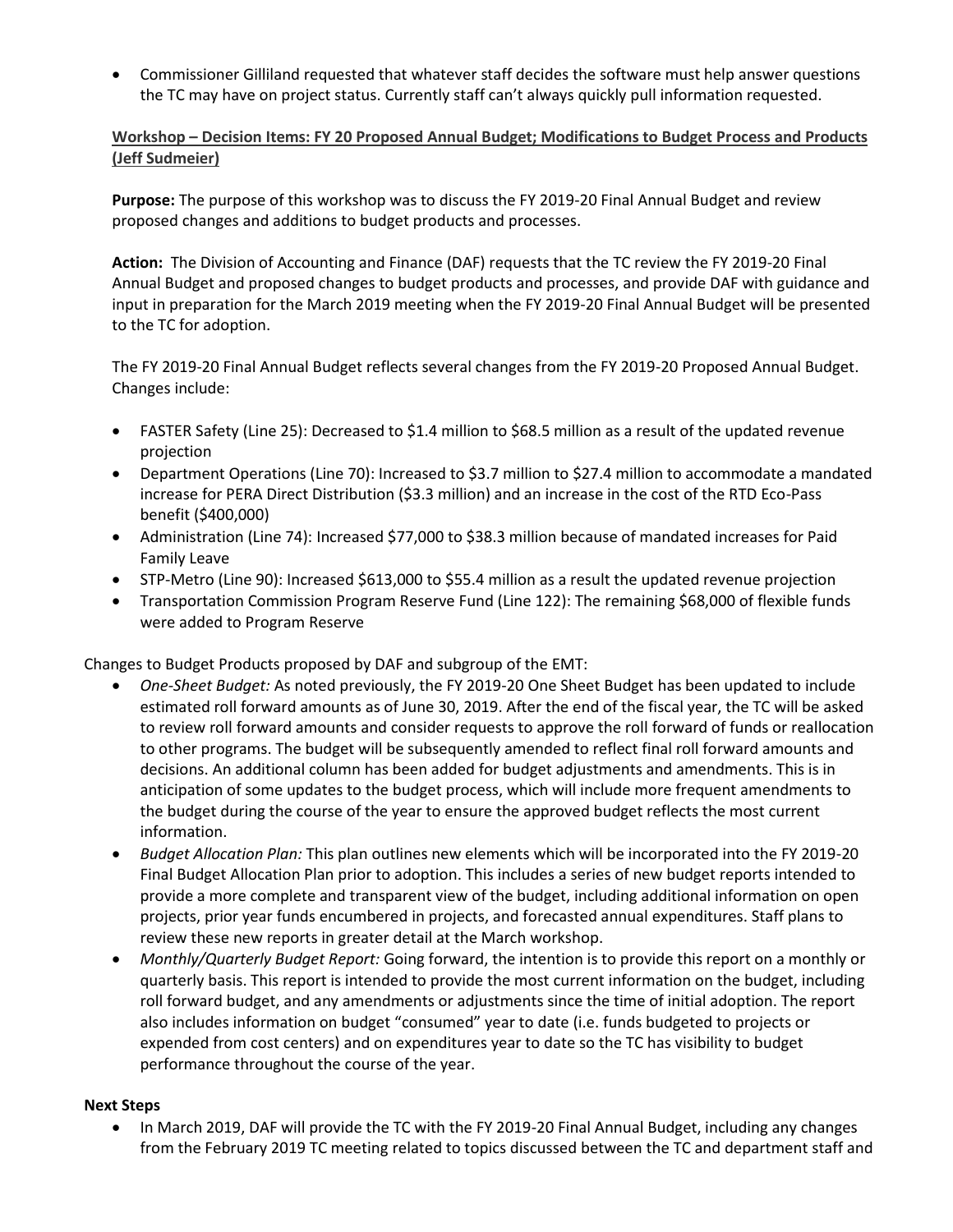any changes prescribed by the Joint Budget Committee (JBC) of the state legislature during the annual Figure Setting Process on February 6, 2019.

## **Discussion:**

- Jeff Sudmeier, CDOT Chief financial officer, explained that one key change to budget reporting would be to add roll forward category, as historically we have not displayed roll forwards – we are proposing to include estimates of this, with final roll forwards with actual numbers at a later date.
- Five changes to line items of budget. None are major. See list of line item changes above.
- Commissioners asked about how many CDOT staff use their eco- passes. Jeff responded that approximately 1,250 passes have been issued, but can't confirm how many are used. Commissioner Stuart asked questions regarding costs and exploring ways with RTD to still provide employees with this benefit without paying for every employee, with a cost of about \$400 per person (Regular rates are roughly \$1,200 per person). Explore other methods for getting a good deal from RTD. If we learn that there are not enough users, figure out low cost incentives to encourage users.
- Decision Items on the agenda for this workshop did not require TC approval as all were under \$1 million, these decision items were approved by the EMT. Jeff provided an overview of the decision items within the FY 2019-20 budget.
- Jeff also reviewed budget attachments that display reporting changes.
- Commissioner Scott requested to focus on variances from old processes.
- Jeff responded that we go over in more detail the proposed changes next month or later. These products of reporting are evolving and DAF welcomes TC input.
- Jeff explained that a supplemental report on construction budget is under development; this report will add forecasted expenditures to report process for projects; Project reports under development for open projects, and for planned projects. We are also looking to amend Policy Directive (PD) 703.0 – as we amend budget more frequently now. What we consider a budget amendment or a budget supplement, and other budget process, etc.
- In August DAF will start development of the FY 2021 budget; the plan is to work with TC over next few months to re-conceptualize the budget format – one that is more transparent and useful for TC and public. Also future discussions on format and information and policies related to roll forwards will take place.
- Commissioner Hofmeister asked a questions by providing a project example –Sterling S-Curve project is to be let out this spring. This project will not completed until spring of 2020. Later funds would be from FY20. How are funds allocated when not spent in one fiscal year?
- Jeff noted the need to distinguish between budget and cash, staff is working with PMO to maximize our cash flow. In terms of budget, this gets complicated. With a multi-year project comes a multi-year budget. Still transitioning through this after finishing up the Responsible Acceleration of Maintenance and Partnerships (RAMP) program. Eventually, a project budget lines up with fiscal year of budget and construction.
- Josh mentioned that the budget is not expenditures; for example, this time last year, CDOT decided to not let projects, as not enough cash was available at the time. CDOT has projects on the shelf to meet expenditures for cash on hand.
- Commissioner Connell requested that the larger projects with major concerns should be brought to the TC for notification.
- $\bullet$  Budget allocation plan includes some budget that is still committed  $-e.g.,$  roll over non-encumbered. This report covers projects with budget not expended yet.
- Per Josh, almost every project spans at least two fiscal years with construction occurring during summer season.
- Commissioner Gilliland asked when dollars encumbered under cash management.
- Josh and Jeff explained projects are encumbered under multiple years for projects larger than \$15 million. The practice is to encumber \$15 million up front – if project is more than \$15 million staff will incrementally encumber.
- Commissioner Thiebaut noted this is all about coming up with fresh ideas for budget reporting thank you for this.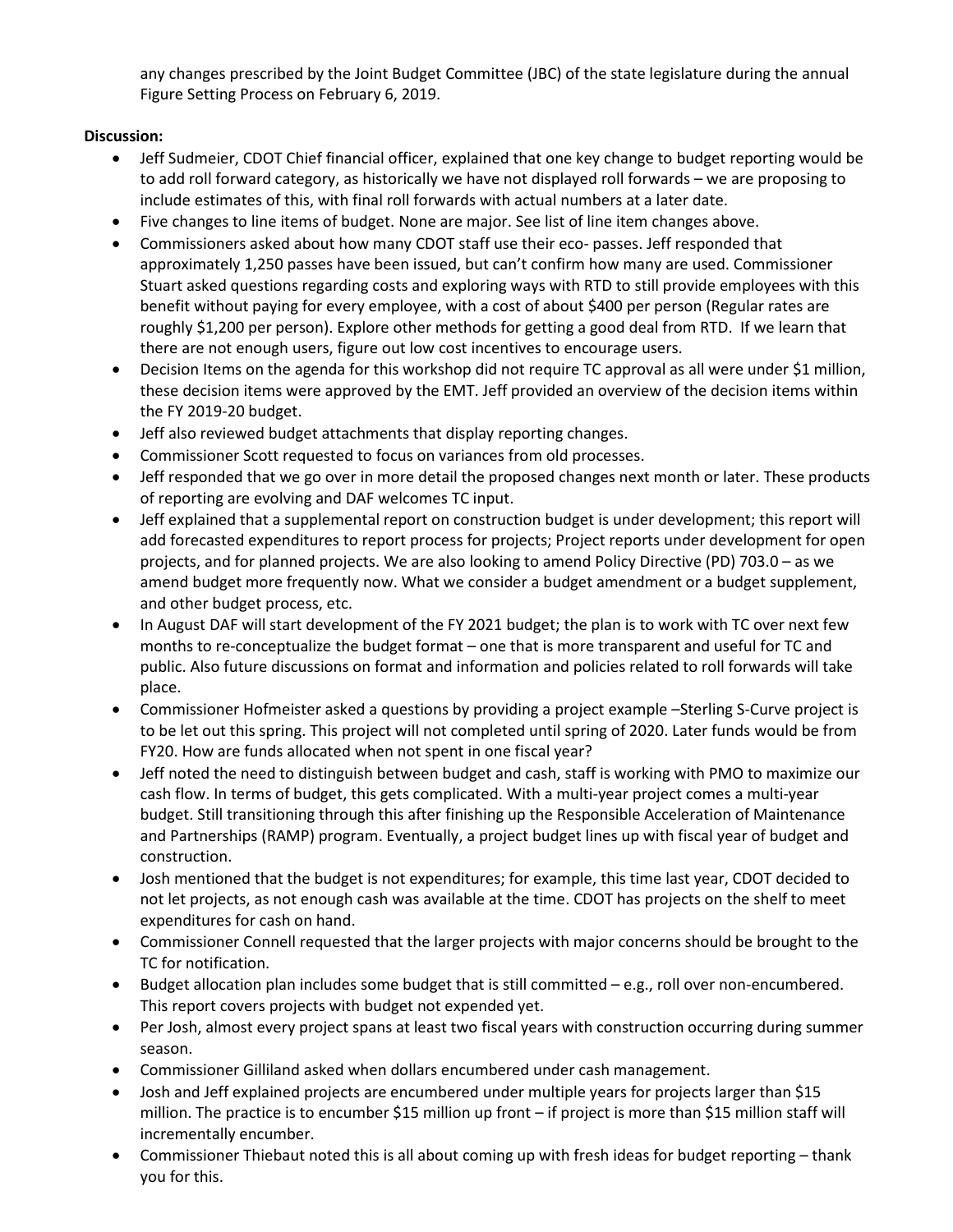## **Infrastructure for Rebuilding America (INFRA) Discretionary Grants (Debra Perkins-Smith)**

**Purpose:** To discuss approach and potential projects for submittal by CDOT under the INFRA discretionary grant program.

**Action:** Informational Only. Because the projects being proposed do not request any new matching funds from the TC they do not require TC approval per PD 703.0.

After reviewing the INFRA notice of availability, staff worked with the CDOT Regions and planning partners to identify several potential projects. Two candidate projects have been identified for the INFRA solicitation. SH 13 – Rifle to Wyoming State Line (I-70 to I-80 Connector) has been a prior submission from Colorado under the INFRA and BUILD discretionary grant programs. US 287 Passing Lanes Oklahoma State Line to Kit Carson (Ports-to-Plains Corridor) has not been submitted previously for discretionary grants.

## **Discussion:**

- Debra Perkins-Smith, Division of Transportation Development Director, explained that applications are due March 4, so this request is time-sensitive.
- Good news is that we are not asking for money from the TC today.
- Deb provided an overview of the project criteria and why some projects fell out of being candidates.
- \$902 million is available for the INFRA grant program. Project levels are: less than \$100 million, over \$100 million, or at least \$5 million.
- A minimum match of 40% is required, and at least 20% is not to be federal funds for projects.
- Another criteria CDOT staff placed on the proposed projects was the need to not use TC contingency reserve funds.
- As a result, the two projects proposed do not require match.
	- o US 287 Passing Lanes Oklahoma State line to Kit Carson.
		- **Commissioner Gilliland noted we should ask for letters of support from other states.**
		- Deb responded that Oklahoma is writing a letter for CDOT.
		- CDOT has a 51% match for the US 287 project.
		- **This is an important federally designated high priority freight corridor from Laredo Texas** to Denver. This route also serves an important port in Texas, and is a multi-state project.
	- o SH 13 Rifle to State Line Connector between I-70 and I-80.
		- Have Wyoming DOT letter of support.
		- **CDOT** has an 80% match for this project.
- Herman Stockinger, Office of Policy and Government Relations Director and TC Secretary, asked Johnny Olson to comment on the third project application for an INFRA grant that CDOT is working on:
	- o I-25 North, Segments 7 and 8.
	- $\circ$  Johnny explained that no additional TC funds are needed. Bridge Enterprise (BE) funds are being used as a funding source for a match for this project.
- $\circ$  I-25 is a major freight corridor, is a high priority for CDOT, and Executive Director Lew strongly supports an [application of this project for an INFRA grant.](https://www.codot.gov/about/transportation-commission/documents/2018-agendas-and-supporting-documents/december-2018/4-mobility-choice.pdf)

## **Statewide Plan Committee – [Statewide Plan Formula Programs \(Debra](https://www.codot.gov/about/transportation-commission/documents/2018-agendas-and-supporting-documents/december-2018/4-mobility-choice.pdf) Perkins-Smith)**

Committee Members: TC Members: Karen Stuart, Chair; Jesus Pulido, Ed Peterson, Sidny Zink, Rocky Scott, and Steven Hofmeister; and STAC Chair, Vince Rogalski – were provided an opportunity to comment on the SWP Commission meeting notes from January 2019. Commissioner Gifford commented that Commissioner Pulido is the new member of the SWP Committee and not herself, as is indicated in the notes. Notes will be revised to make this correction.

Attendees: All 11 TC members, and STAC Chair

**Purpose:** The purpose of this workshop was to provide the Statewide Plan (SWP) Committee of Commission with information for discussion on the Statewide Plan (SWP) Formula Programs.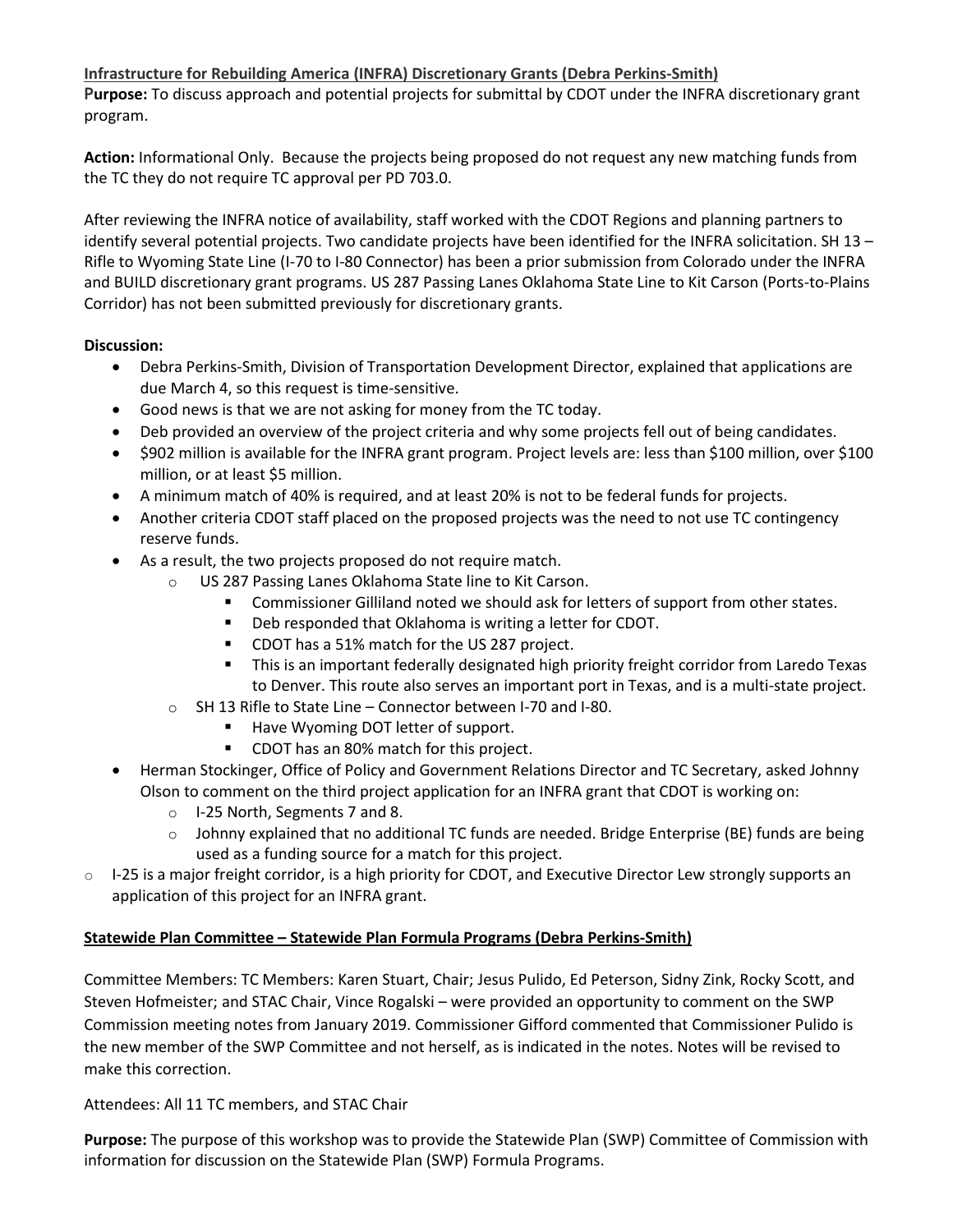**Action:** Develop 2045 SWP formula recommendations for the full TC to consider at the February Regular TC meeting.

The agenda covered:

- Program Distribution Overview
- FASTER Safety Program and Formula Recommendation
- Regional Priority Program and Formula Recommendation

SWP Commissioners last month recommended TC approval of all formulas except those for FASTER Safety and Regional Priority Program (RPP).

#### FASTER Safety Formula

Following PD 1504.1, which describes how CDOT staff should analyze crash data for development of regional planning budgets every four years, CDOT staff recommended percentages for each region using 2012-2016 onand off-system crash data. The recommended allocations by Region are:

Region  $1 - 37.3%$  (previously 33%)

Region 2 – 19.8% (previously 21.3%)

Region 3 – 11.4% (previously 14.1%)

Region 4 – 23.9% (previously 23.6%)

Region  $5 - 7.6%$  (previously 8%)

## **Discussion:**

- After some discussion, Commissioners approved the proposed distribution methodology based on total crash weight according to National Safety Council estimates of average economic cost per death, injury, and other crash data. They indicated a willingness to re-examine PD 1504.1 later.
- Points made during the discussion included:
	- $\circ$  Commissioner Pulido commented that he learned recently that 90 percent of crashes are due to driver behavior, not infrastructure problems, and asked how CDOT addresses that. He said that \$12 million a year spent on safety education may be insufficient to address this problem.
	- o Commissioner Thiebaut noted that he is not a member of the SWP Committee, but he wanted to point out that FASTER Safety funds may be spent with more flexibility than the federal Transportation Highway Safety Improvement Program funds
	- o Mike McVaugh, Region 5 Regional Transportation Director, explained that CDOT is trying to take a more pro-active approach to infrastructure safety issues, such as repair and replacement of guardrails across the state. He noted that an increase in crash rates are occurring in the urban areas compared to rural areas, and that this is a shift from the recent past. The new percentage allocations proposed for the FASTER Safety funding formula reflect that trend.
	- $\circ$  Commissioner Connell said that if crashes go down in one Region, that Region receives less money in future years. Herman Stockinger, Director of the Office of Policy and Government Relations, said that many programs operate in the same way: money goes to areas of the state with greater needs.
	- o Commissioner Scott suggested CDOT use some of the FASTER Safety money to establish a statewide pool to spend on identified safety needs throughout the state. He also suggested that CDOT establish a way of being more pro-active to reduce fatalities and serious injuries.

## Regional Priority Program (RPP) Formula

RPP funding provides flexible funding for regional priority projects. Currently, CDOT allocates \$50 million a year for RPP. Forty-eight million goes to the CDOT Regions for regional priority projects, with \$2 million off the top for permanent water quality and management projects. When it became apparent that SB97-01 would not fund TransBonds for strategic projects in the 1990s, CDOT used some of the RPP money to pay off the bonds. This reduced the RPP amount distributed to Regions in a given year. During the economic downturn that began in 2007, CDOT allocated no RPP money at all for two years.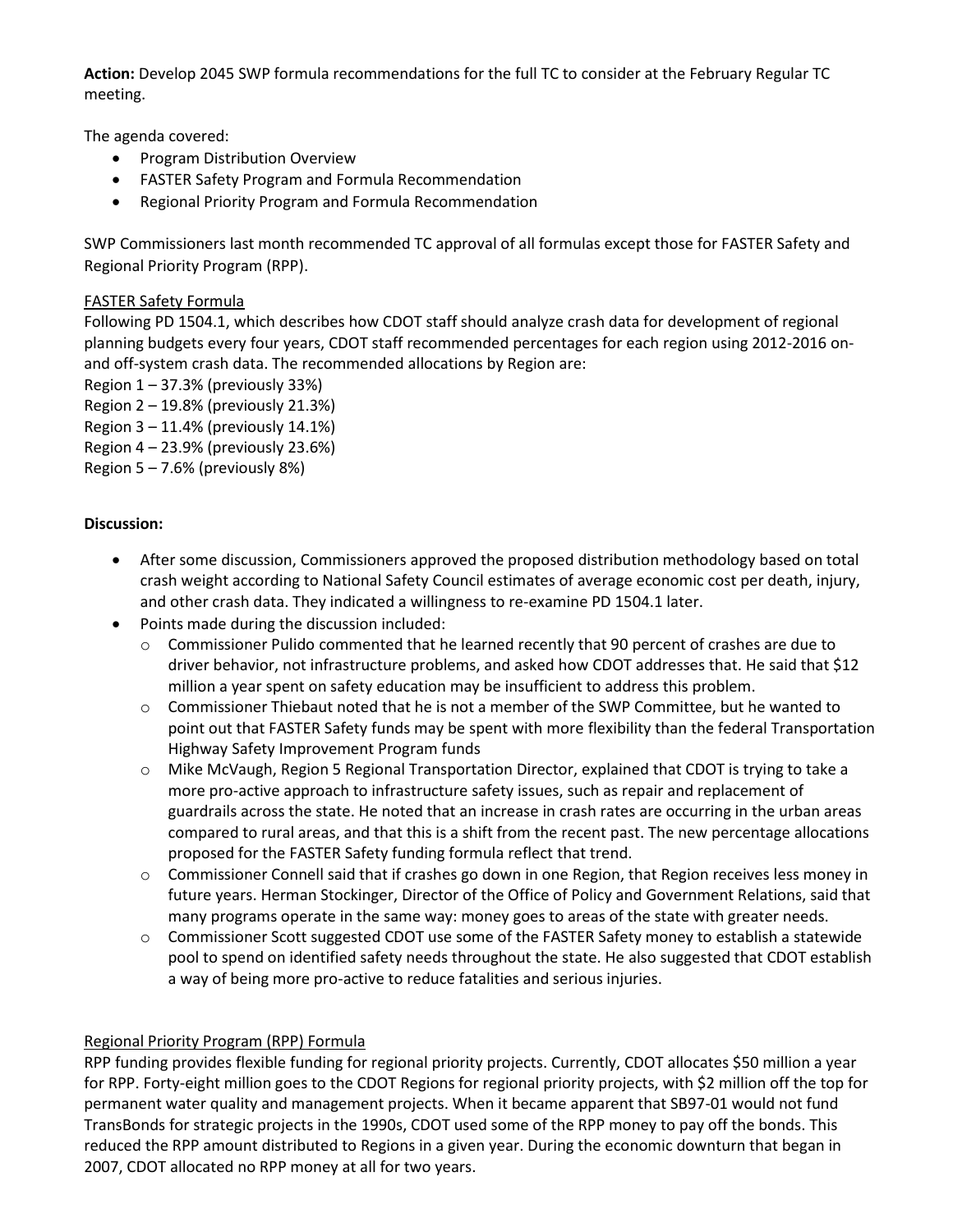For many years CDOT used the historic formula for RPP of 45% vehicle miles traveled (VMT), 40% lane miles, and 15% truck VMT. Population later became one of the RPP formula inputs.

- The current formula is 50% population, 35% lane miles, and 15% truck VMT.
- The STAC recommended Option B (25% VMT, 20% population, 40% lane miles, and 15% truck VMT) by a vote of 12-3, with three MPOs voting against it.
- Option A was 25% VMT, 25% population, 35% lane miles, and 15% truck VMT.

At the January STAC meeting, three MPOs favored a vote prohibiting CDOT from using the RPP allocation formula for other purposes, but the other TPRs voted against it. TPR representatives did not want to tie the hands of the TC, said Vince Rogalski, STAC chair.

The SWP Committee meeting did not end with a final decision on the formula to use for RPP. Commissioner Hofmeister wanted to know how much and what funds are going to the Front Range compared to the rest of the state as background information. Commissioner Connell requested some input from the five CDOT RTDs about the formula they would prefer, if that was possible.

## **Discussion:**

These were among the topics covered in the discussion:

- Commissioner Zink noted, regarding Option B, that the STAC favored, does a better job of being fair to all CDOT Regions than the current formula, which perpetuates the urban-rural divide.
- Commissioner Hall agreed that Option B is a more balanced proposal.
- DRCOG sent a letter to Debra Perkins-Smith regarding the future of RPP allocations, stating DRCOG prefers the current formula.
- Commissioner Stuart said she thought it was a good idea to stick with the current formula for now, but resolve to consider other formulas in about four years.
- Commissioner Thiebaut expressed that he thought the TC should use the current formula for fear of stirring up the urban/rural divisions again.
- Commissioner Connell explained that the newer Commissioners might not fully understand that \$50 million out of a large budget is not a lot of money.
- Commissioner Rocky Scott added that he thought the TC should be concerned more with advocating for more transportation dollars, versus arguing over such a small sum of money, when looking at the overall budget.
- Johnny Olson, former Region 4 RTD and now CDOT Deputy Executive Director, regarding use of RPP money within the CDOT Regions commented that Region 4 Transportation Planning Regions (TPRs) (North Front Range MPO and the rural TPRs) distribute RPP money on a project basis now, rather than a fixed amount to each TPR. He said the allocation of money to projects within Region 4 usually aligns with the Regional Transportation Plan for the areas. Vince Rogalski said in his area, Gunnison Valley, when one area of the Region comes up short for one project, it may get the needed RPP funds from another area of the Region.
- Commissioner Connell noted regarding the urban/rural division that urban areas have sources of funding that are not available to rural areas. She mentioned CMAQ (Congestion Mitigation and Air Quality) and STP-M (Surface Transportation Program – Metro). She said she wants to get more money out to the rural Regions to spend on their priorities.
- Commissioner Gilliland recalled that the current formula was a very contentious issue in Region 4 last time in the more rural areas.
- Commissioner Thiebaut commented that the last thing he wants is an urban/rural division.
- Commissioner Zink said she thought the current formula heightens the urban/rural division.
- Commissioner Hofmeister said, regarding the urban/rural division, that the SWP Committee members can talk about trying to increase the amount of money allocated for RPP, but they already know there is \$50 million a year for RPP. The SWP Committee needs to make a decision.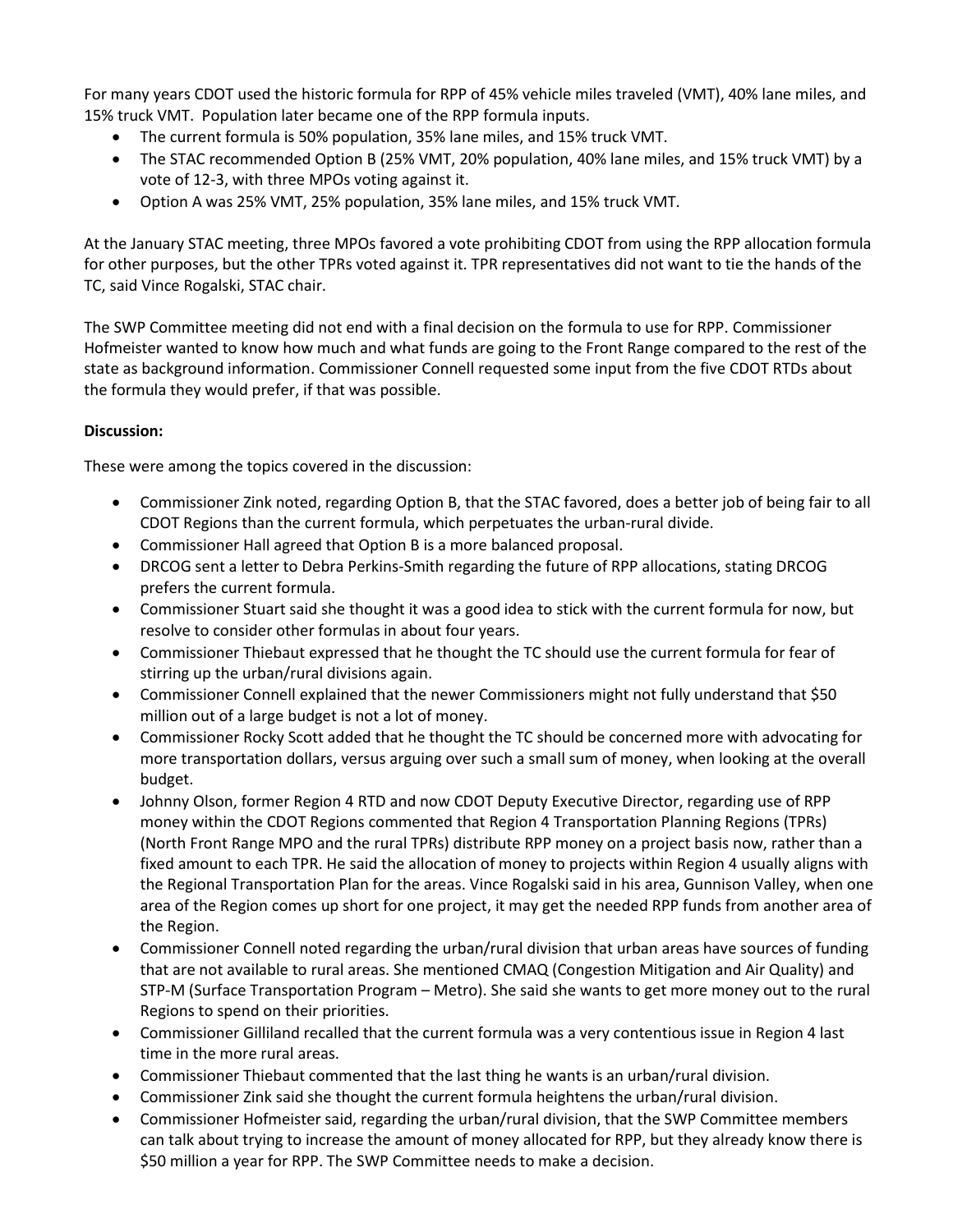- Jeff Sudmeier noted that the TC has until March 2019 to make a decision about the RPP formula to have any bearing on the FY 2020 budget. The TC needs to approve the budget in March 2019.
- Commissioner Thiebaut said, regarding the future of RPP allocation, that he would like to end RPP funding gradually. Other ways of getting money to the Regions for their priority projects are available.
- Josh Laipply, CDOT Chief Engineer, suggested the RPP money could go to a statewide pot, with the distribution of RPP funds decided statewide based on need.

Next Steps:

 The TC will have a workshop in March 2019, followed by TC approval of all the Program Distribution funding formulas anticipated to occur in April 2019.

#### **2018 Colorado Fatalities Summary (Charles Meyer)**

**Purpose:** To provide overview of the status of transportation safety in Colorado

**Action:** None, information only

Colorado Status:

- Total Fatalities 627- 33% higher than 2010-2014 average, 4% lower than 2017 60% on CDOT highways
- Fatality Rate 1.15 16% higher than 2010-2014 average, 6% lower than 2017.

National Comparison 2017

- Fatality Rate  $-1.16$
- 13% increase in fatalities from 2010-2014
- 4% increase in fatality rate from 2010-2014
- 27 states decreased in fatalities from 2016 (Nationally 1.8% decrease)

State Comparison in Colorado 2017

- Fatality Rate  $-1.21$
- 38% increase in fatalities from 2010-2014
- 22% increase in fatality rate from 2010-2014
- 30th worst VMT fatality rate by state
- 25th lowest population fatality rate

CDOT Efforts to Improve Safety include:

- Update of State Highway Safety Plan (SHSP) in 2019
- Establish and Monitor National Safety Performance Measures Colorado and MPOs
- Data Integration, Analysis and Sharing
- Education Campaigns
- Enforcement (partner with Colorado State Patrol)
- Engineering Programs & Projects
	- $\circ$  Highway Safety Improvement Program (HSIP) funding & FASTER Safety program funding, Before After Analysis
	- o Level of Service of Safety (LOSS) listing and mapping
	- o Patterns listing and patterns
	- o Mobility and Operations Evaluation during projects and earlier in National Environmental Policy Act (NEPA) environmental clearance projects.
	- $\circ$  LRSP Local Road Safety Plans with Local Technical Assistance Program (LTAP), FHWA
	- o Traffic Incident Management (TIM) , TIM tracking, and secondary crash analysis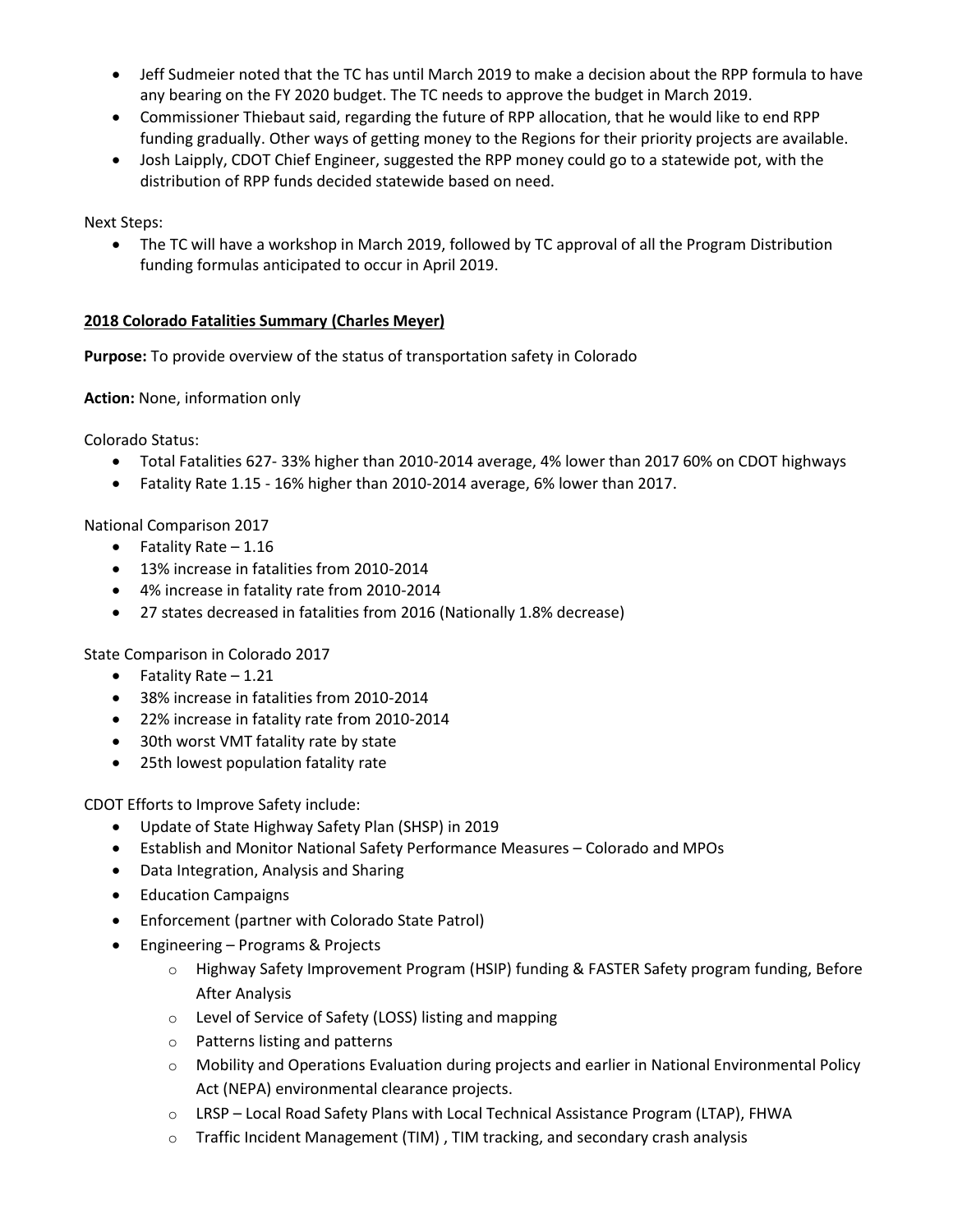#### **Discussion:**

- Commissioner Pulido observed that the information from Charles Meyer indicates that the number of fatalities and serious injuries is often a matter of people making the wrong choices, such as driving under the influence of drugs or alcohol and/or failing to use seatbelts. CDOT should set bold goals for safety. He added for continued discussion on the issue.
- Commissioner Hall noted that the data seems to show that the huge motorcycle safety campaign CDOT had may have helped bring down fatalities and serious injuries of motorcyclists.
- Commissioner Scott asked if a primary seatbelt law is in the state legislative agenda this year.
- Herman Stockinger replied no. The primary seat belt law is not in this session's legislative agenda.
- Commissioner Scott said such a law seems like a low-cost option for the state, and added that he thinks the TC and CDOT need to advocate strongly for it.
- Commissioner Hofmeister asked about the safety work CDOT is doing with the counties. Charles Meyer explained that CDOT distributes Highway Safety Improvement Program (HSIP) money for local projects. One project example is making the roadway striping wider in strategic locations.

# **Transportation Commission Regular Meeting Thursday, February 21, 2019, 9:30 am – 11:30 am**

#### **Audience Participation** - None

**Call to Order, Roll Call:** Commissioner Peterson was excused. All other 10 Commissioners attended.

#### **Comments of Individual Commissioners**

- Commissioner Zink commented on the good snow removal along Red Mountain Pass; Looking forward to Executive Director Lew's visit to Southwestern Colorado. Attended a TPR meeting in Durango.
- Commissioner Gilliland attended a luncheon with small business and diversity group that has a mentor program for small businesses; program pairs program mentors with small business starting out and educates them on how to conduct business with CDOT. Eight to ten businesses were present, and some spoke about their experiences. Larger businesses also learned from hearing of the small business experiences shared. It was a great luncheon and the program is great. Commissioner Thiebaut also attended this event.
- Commissioner Pulido commented that the safety presentation given yesterday was eye opening; 600 fatalities in Colorado, and compared to other states, Colorado is average. Would really like a call for aggressive aspirational goals for safety in Colorado. We owe this to people in the state. Suggested more TC workshops on the subject. Commissioner Pulido expressed his support of use of mobility and operations technology. Attended a meeting with Greenwood Village and CDOT Bustang team, the good relationship between Greenwood Village and CDOT that was demonstrated was impressive.
- Commissioner Stuart thanked and recognized Shoshana Lew for attending a Northern Colorado Economic Alliance meeting and doing a great job with the audience; also recognized Peggy Caitlin being present and in the audience.
- Commissioner Connell expressed her new appreciation of roads, transportation is important and safety is too. Steamboat Springs has lots of snow with a 92 inch base; trucks are removing snow from town; areas is experiencing crashes along US 40 with elks getting hit. Will be starting TPR meetings next month.
- Commissioner Hall recognized and thanked Peter Baier for being in the audience; TPR meetings will be starting in April; will be out of town and in Australia this March. Executive Director Lew is to visit Club 20 in the near future.
- Commissioner Hofmeister extended his congratulations to the EMT selected to stay on, and Johnny Olson on his new role as Deputy Executive Director.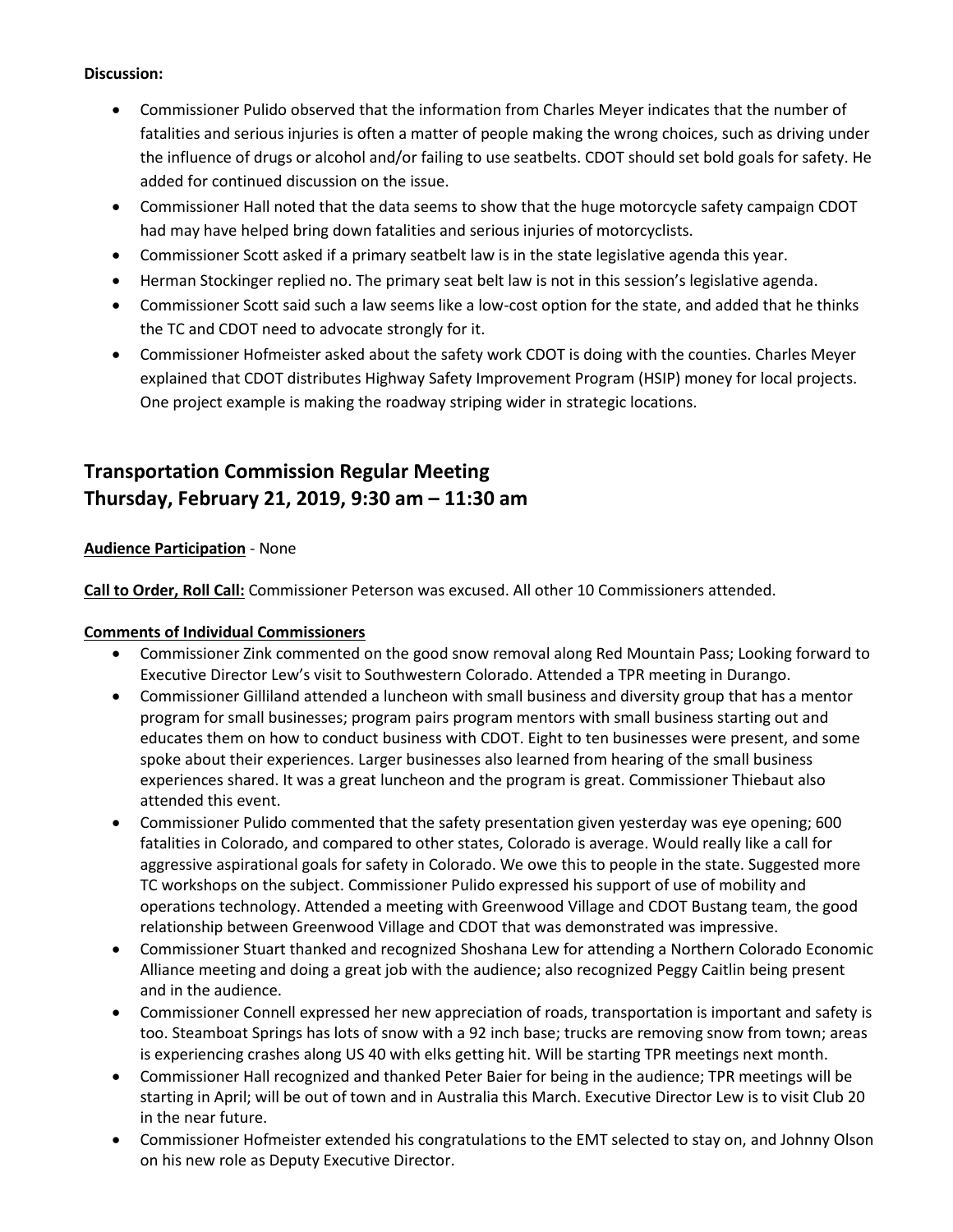- Commissioner Scott expressed his congratulations to Johnny Olson, noted good work of Region 2 with cities and counties and is happy with coordination CDOT does with locals. They are extremely appreciative of CDOT. On a drive from Colorado Springs to Fort Collins along I-25, it is exciting to see work happening.
- Commissioner Thiebaut extended his congratulations to EMT reappointments and to Johnny Olson. There is lots of energy to help TC as they make decisions. Recognized Herman and Oliva for their help with print outs of the TC packet. Agreed with Commissioner Gilliland regarding the luncheon and the small business mentor program.
- Commissioner Gifford welcomed and recognized Peggy Caitlin in the audience, and explained that Peggy is the Regional Transportation District (RTD) liaison between CDOT and the RTD Board. Peggy once served at CDOT as the Deputy Executive Director. Extended Congratulations to re-appointed EMT team and Johnny. Will be visiting the Congressional delegation with CDOT Executive Director Lew shortly.

## **Chief Engineer's Report (Josh Laipply)**

- Commissioner Pulido commented on the Bustang with Greenwood Village meeting and how it went well; CDOT is doing late spring service changes. There is the possibility to stake out stop locations for folks to see and comment on. CDOT staff works well with the locals.
- The Work Now meetings, are to support emerging small businesses and our non-profit stakeholders. It is a workforce development program that is part of Central 70 that is underway. Anticipate a committee meeting will be held next month.
- Excited to have Johnny on the EMT.
- In terms of the cyber incident happened a year ago this month, and during this event, Johnny played a key role in the initial response and recovery. We are planning a future TC workshop on this topic. Initial activities taking place include all Bentley program data and information being moved to the Cloud with added security levels for SAP. These are improvements underway with more to come.

## **High Performance Transportation Enterprise (HPTE) Director's Report (David Spector)**

- HPTE annual report is finished and hard copies are available for those who want one; a SB 1 report is included in the annual report. There is also a link available on the HPTE website to this document.
- Commissioner Gilliland gave credit to HPTE for this very "reader-friendly" report. Report is written in a "down to earth" format; strongly recommends reading this report.
- I-25 Central PEL Team is working on what this project might look like; this month was the first time the Central 70 Executive Partnering team met with Executive Director Lew, and that meeting went well; also the Metropolitan State University of Denver is exploring potential public private partnerships (P3s) and reached out to HPTE for some ideas and concepts.
- CDOT is a member of E-470 Public Highway Authority Board of Directors as an ex-officio member with a non-voting role. CDOT/HPTE seat is normally appointed by the HPTE Director- This Board held their strategic planning retreat as they are going through a strategic planning process, all members, voting and non-voting, were given the opportunity to provide their input. HPTE is actively participating in this planning process through participation on this E-470 Board.
- HPTE Board of Directors with Commissioner Gifford, and Commissioner Gilliland, are also conducting a strategic planning retreat starting this afternoon and tomorrow. A big focus will be the evolution of the HPTE, moving from a role of catalyzing express lane projects, to becoming one of the nation's largest toll operators in a four-year time frame, with roughly 200 miles of tolled lanes. What to know what does that mean from a business perspective for HPTE and how should we move forward.

## **FHWA Colorado Division Administrator's Report (John Cater, Division Administrator)**

 Received our Appropriations Bill through the end of the fiscal year, so all federal offices are up and running.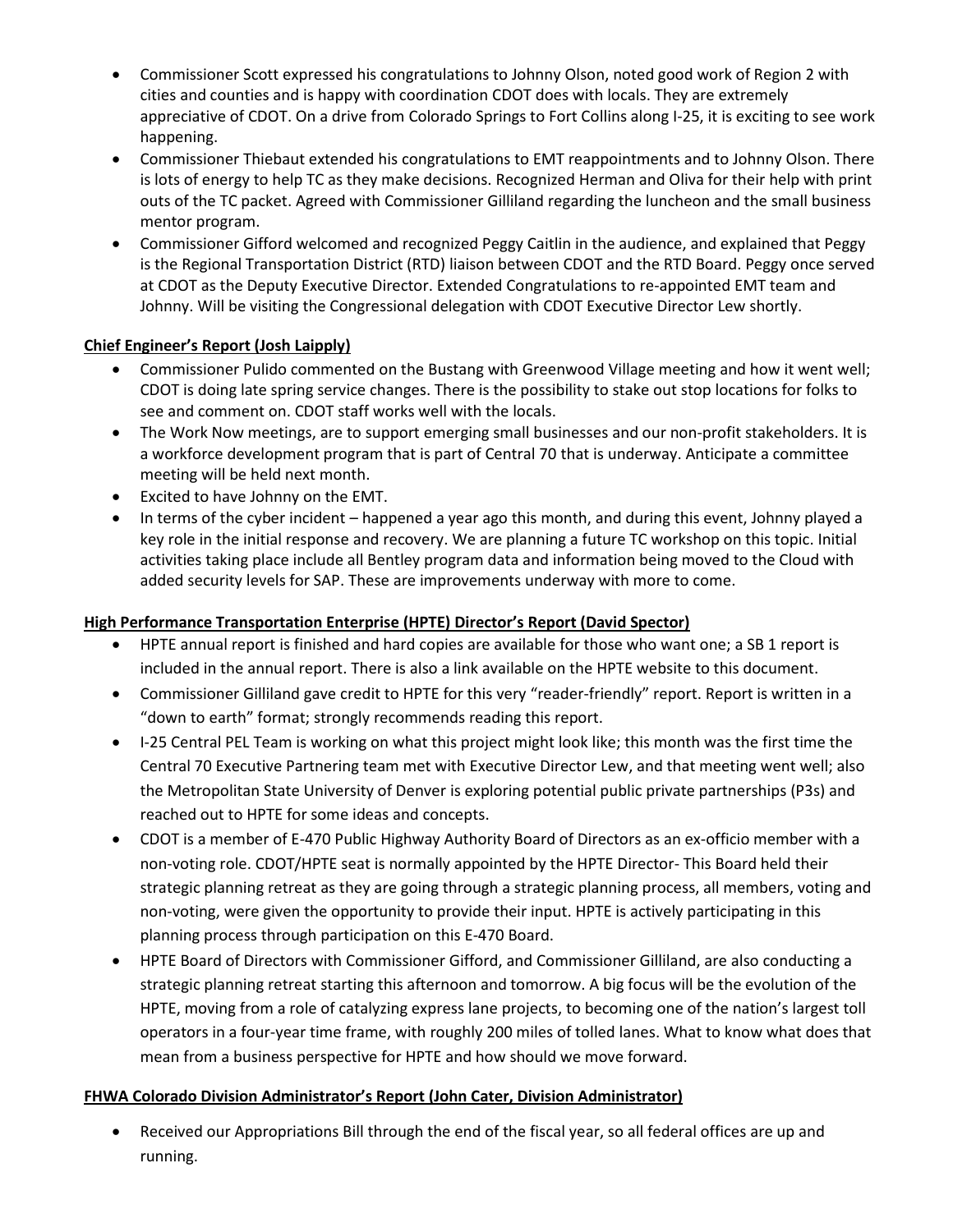- FHWA has good news FHWA received the projected FAST Act levels of appropriations and the internal operating funds anticipated, and will continue business as usual.
- Better Utilizing Investments to Leverage Development (BUILD) Program last year we received several grants here in Colorado for I-25 North, V2X and in Glenwood Springs. There will be \$900 billion for BUILD this year sometime in the spring of this year. We hope to continue our track record of success.
- An extra \$3 billion of general fund money is available for highways, with \$2.7 billion under Surface Transportation Block Grant Program (STBG) and will include sub-allocations to Metropolitan Planning Organizations (MPOs).
- \$475 million will be available for a competitive bridge program states with higher, more than 7.5% of bridge deck area deficient condition are eligible, but Colorado did not qualify, as our bridge deck area condition is too good.
- LTAP in Colorado includes a road scholar program for maintenance workers (CDOT and local government maintenance workers are eligible). This program is intended to help local roadway maintenance workers grow professionally. This is a CDOT, FHWA and LTAP program partnership. Through a Front Range Community College accredited program, completed participation leads to an Associate's Degree of Applied Science in Highway Management.

# **STAC Report (STAC Chair, Vince Rogalski)**

- For the legislative report the Executive Order for zero emissions vehicles was discussed by the STAC. Concern exists with the impact of electric vehicles on CDOT's revenue and what will be the replacement/alternative source of revenue in the future. STAC wants to know if a ballot measure to increase funding is in the works as CDOT still needs more funding to maintain the transportation system.
- For INFRA grants STAC unanimously recommended US 287, SH 13 and Smart Fiber and an Adams County application for US 85. Not sure about how I-25 North fits into the picture.
- Technology discussion included talks about an air traffic control system without using a control tower. A pilot project for this is occurring at the Northern Colorado Regional Airport.
- SB 1 and SB 287 staff to bring projects for STAC review and comment.
- In terms of the proposed increase for Bustang fares, the \$1 per trip increase doesn't seem right to STAC. If there are any increases, they should be proportional (based on a percentage increase of the current fare) instead.
- Outrider program is doing a good job with analyzing things. Nothing concrete yet but lots of potential is there.
- Regarding Southwest Chief and Front Range Rail, people looking more at rail as a public transportation mode of choice; there is lots of work going on and interest expressed. AMTRAK 2.0 is being considered for Front Range rail potential.
- For February and March, STAC meetings and TC meetings are held in the same week. Tomorrow's STAC agenda includes: STAC election for Vice-Chair as Sean Conway had to leave, INFRA grant program update, Low Emission Vehicle Rule and Executive Order update, Colorado Resilience institutionalization update, 2045 Statewide Plan project update, and Traffic Incident Management Update.

# **Act on Consent Agenda – Passed unanimously on February 21, 2019**

- Resolution to Approve the Regular Meeting Minutes of January 17, 2019 (Herman Stockinger)
- Resolution to Approve ROW Settlement Affirmations and Authorization Requests (Josh Laipply)

# **Discuss and Act on Condemnation Authorization Requests (Josh Laipply)** – **Passed unanimously on February 21, 2019**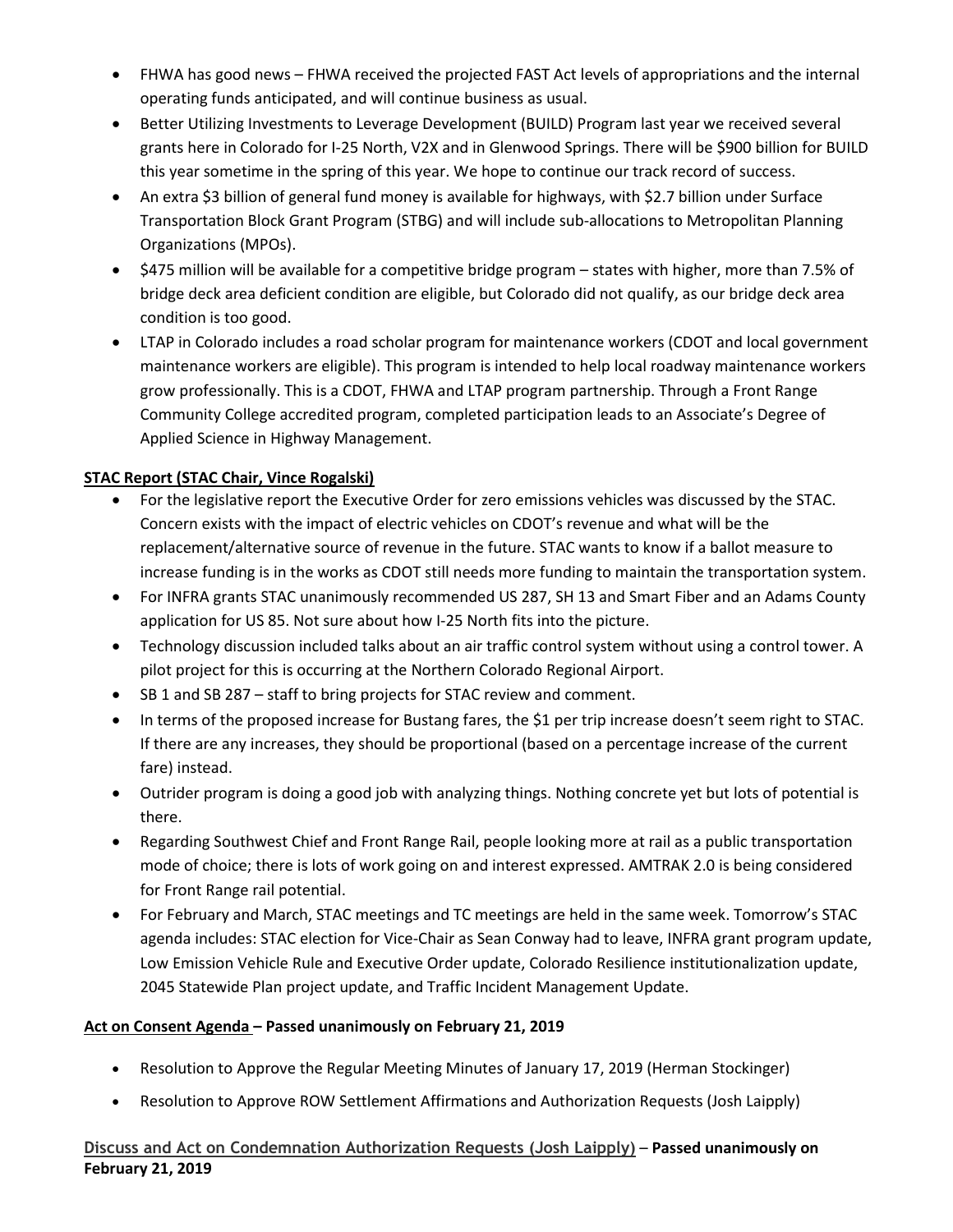**Discuss and Act on SB 267 Project Funding Modifications (Jeff Sudmeier)** – **Passed unanimously on February 21, 2019**

 This budget reallocation covered costs for I-25 Gap project re-allocated from I-25 North; the budget for I-25 North is to be restored with the proposed upcoming budget amendment.

## **[Discuss and Act on 8th Budget Supplement of FY 2019 \(Jeff Sudmeier\)](https://www.codot.gov/about/transportation-commission/documents/2018-agendas-and-supporting-documents/december-2018/8-budget-sup.pdf)** – **Passed unanimously on February 21, 2019**

## **[Discuss and Act on 2045 Revenue](https://www.codot.gov/about/transportation-commission/documents/2018-agendas-and-supporting-documents/december-2018/8-budget-sup.pdf) Projections (Jeff Sudmeier and Debra Perkins-Smith)** – **Passed unanimously on February 21, 2019**

 Projections included low, medium and high revenue projection scenarios. This action proposes use of the high revenue scenario for fiscal constraint purposes.

## **[Discuss and Act on Safe Routes to School FY 2019 and FY 2020 Project Selection \(Debra Perkins-Smith\)](https://www.codot.gov/about/transportation-commission/documents/2018-agendas-and-supporting-documents/december-2018/8-budget-sup.pdf)** – **Passed unanimously on February 21, 2019**

- Two education projects and included a list of projects for infrastructure improvement projects.
- Commissioner Theibaut asked why CDOT is doing this for a two-year period instead of one as done previously.
- Betsy Jacobson, Bicycle and Pedestrian Section Manager, explained that CDOT staff conducted a strategic plan that recommended the change to a two-year cycle that would increase the project minimum [budgets, and allow staff more time to evaluate projects.](https://www.codot.gov/about/transportation-commission/documents/2018-agendas-and-supporting-documents/december-2018/8-budget-sup.pdf)

**[Discuss and Act on Revised CDOT/HPTE Equipment Financing Agreement, including approval of WB PPSL](https://www.codot.gov/about/transportation-commission/documents/2018-agendas-and-supporting-documents/december-2018/8-budget-sup.pdf)  [equipment financing \(David Spector and Jeff Sudmeier\)](https://www.codot.gov/about/transportation-commission/documents/2018-agendas-and-supporting-documents/december-2018/8-budget-sup.pdf)** – **Passed unanimously on February 21, 2019 Get info from TC Packet.** 

# **[Authorize Rulemaking for Chain Law Rules \(2 CCR 601-14\) \(Herman Stockinger\)](https://www.codot.gov/about/transportation-commission/documents/2018-agendas-and-supporting-documents/december-2018/8-budget-sup.pdf)** – **Passed unanimously on February 21, 2019**

 By taking action on this rulemaking, the TC approves opening the process for Chain Law rulemaking to occur. Final approval of changes to the Chain Law Rules is anticipated to occur in June 2019.

## **[Central 70 Quarterly Status Report and Northeast Transportation Connection \(NETC\) Video \(Keith](https://www.codot.gov/about/transportation-commission/documents/2018-agendas-and-supporting-documents/december-2018/8-budget-sup.pdf) Stefanik)** – **Passed unanimously on February 21, 2019**

- Keith noted no major issues to report for 70 Central this quarter.
- Showed a video about the work of the NATC with providing Transportation Demand Management initiatives provided to residents and business owners in the neighborhoods being impacted by the Central 70 project.
- NETC is a transportation management association to help residents and local businesses impacted with mobility and access issues. HPTE contracted with NETC to help mitigate impacts along I-70 Central project corridor.
- NETC Goal is to provide alternative transportation options for residents, student and others.
- NETC team is talking with Community members, and asking what do they need to maintain or improve mobility and access in their neighborhoods.
- Programs being provided include:
	- o Free bicycle libraries
	- $\circ$  Walking Program install walking culture to transit stops also.
	- o Community shuttle (via van) programs, including senior programs.
	- o Bike Tours of Community
	- o Attended many community events to solicit participation and input on needs.
- Commissioners Hall and Connell expressed their appreciation for this work.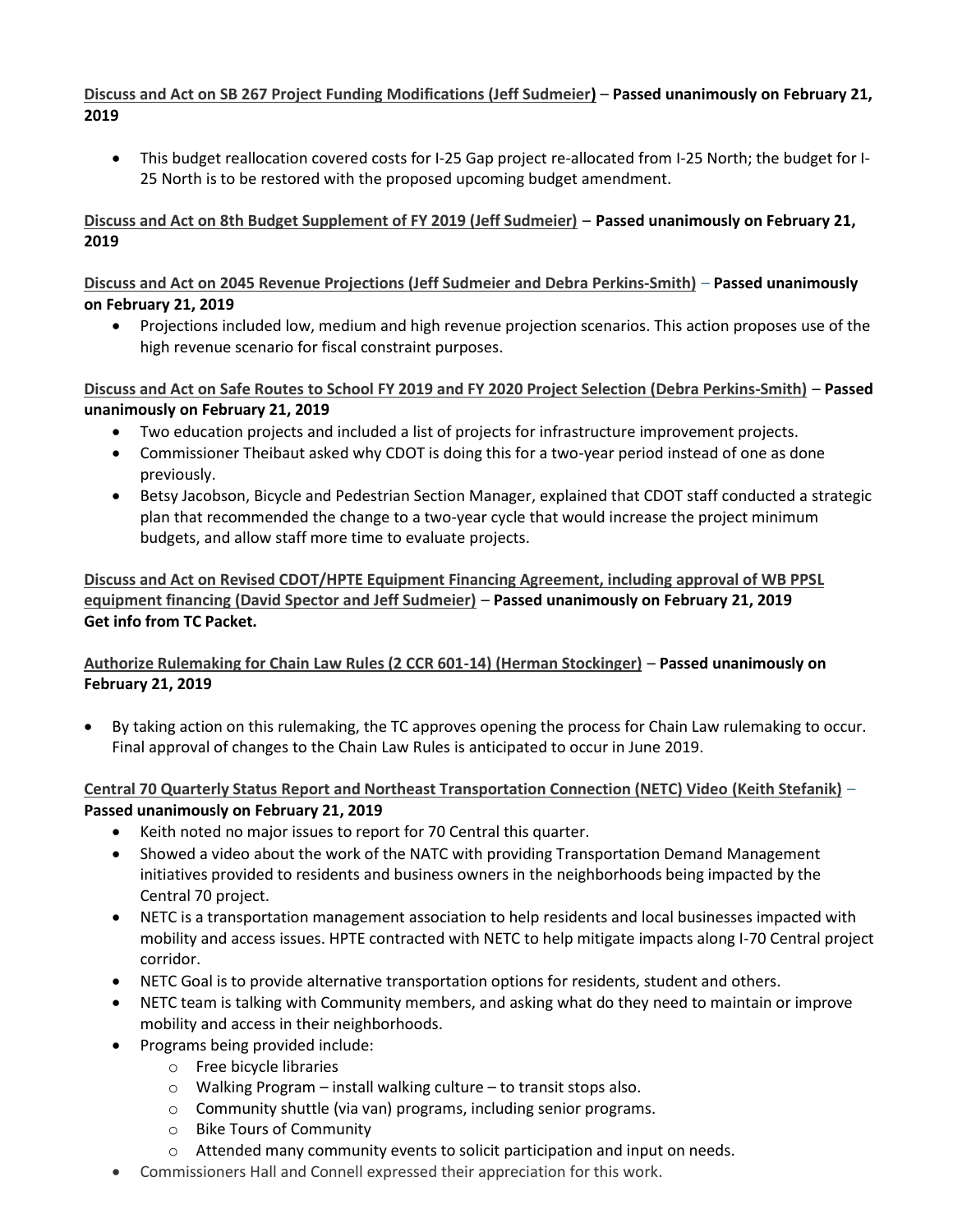#### **Environmental Awards (Debra Perkins-Smith and CDOT RTDs)**

For over twenty years, CDOT has recognized excellence in environmental stewardship. There are opportunities to do so in all aspects of our organization: planning, design, construction, operations and maintenance. This year, there was a strong class of candidates, which made the selection of the following winners, even more impressive.

#### **SH 9 Project**

Iron Springs--This project flipped the script for this segment of state highway and bikeway. It flip-flopped alignments to provide a quality solution for a popular high traffic mountain community. It moved SH 9 away from the Dillon reservoir, replacing it with the Blue River Bikeway. This option become available after the beetle pine decimated a portion of the US Forest Service (USFS) land. The project widened SH9 to four lanes, straightened out a tight curve, cut wetland impacts in half and moved traffic away from Dillon Reservoir improving water quality for a major Denver water supply. Three large underpasses accommodate the bikeway and natural drainage patterns maintain wildlife connections under SH9. These wildlife migration paths both benefit the environment and reduce the safety hazard of wildlife crossing the highway. This was a collaborative effort with CDOT, FHWA, USFS and local communities.

#### **SH 9 Project Award Recipients**

Grant Anderson (Project Manager) (Region 3) Chuck Attardo (Region 1) Vanessa Henderson (Region 1) Jen Klaetsch (Region 3) Leslie Modrick (Region 3) Kevin O'Reilly (Region 3) Jeff Peterson (HQ) Rebecca Pierce (HQ) Tom Scheuermann (Region 3) Stephanie Gibson (FHWA) Thor Gjelsteen (FHU) Ashley Nettles (USFS) Thad Noll (Summit County) Jason Laabs (Cirque Civil) Paul Semmer (USFS) Patrick Stein (FHU)

## **Maintenance Category for the Flagger Lighting System Todd Natale (Region 2)**

Todd has adopted and championed a more efficient way to light nighttime flagger stations. Currently, we use fuel-powered light plants that 1) need to be trailer mounted and 2) require an additional vehicle to haul it. It does not respond well to quick changes in the field. These motorized light plants can run from 8-10 hours which uses a lot of fuel and emits exhaust. This new idea is a portable battery powered light plant. It provides the needed light which is more accessible. It is a lightweight unit that can be moved easily, uses no fuel, and gives off no exhaust.

#### **Innovative Process Category for Utilization of 2D Hydraulic Modeling Brian Varrella (Region 4)**

The switch from 1D modeling to 2D modeling for hydraulic considerations in projects has not only saved millions of dollars; it also significantly reduced CDOT's environmental impact for hauling riprap on Transportation Projects. These models create virtual rivers and roads to calculate the distribution of velocity and depth of waterways near infrastructure features. In 2018, the use of 2D hydraulic modeling saved CDOT \$4.4 million and prevented \$16 million worth of projects from being abandoned. A 2D model analyzes waterways at thousands or tens of thousands of points, while a 1D model estimates waterway conditions between a dozen or so cross sections. This is a critical when waterways meander or have changing depths.